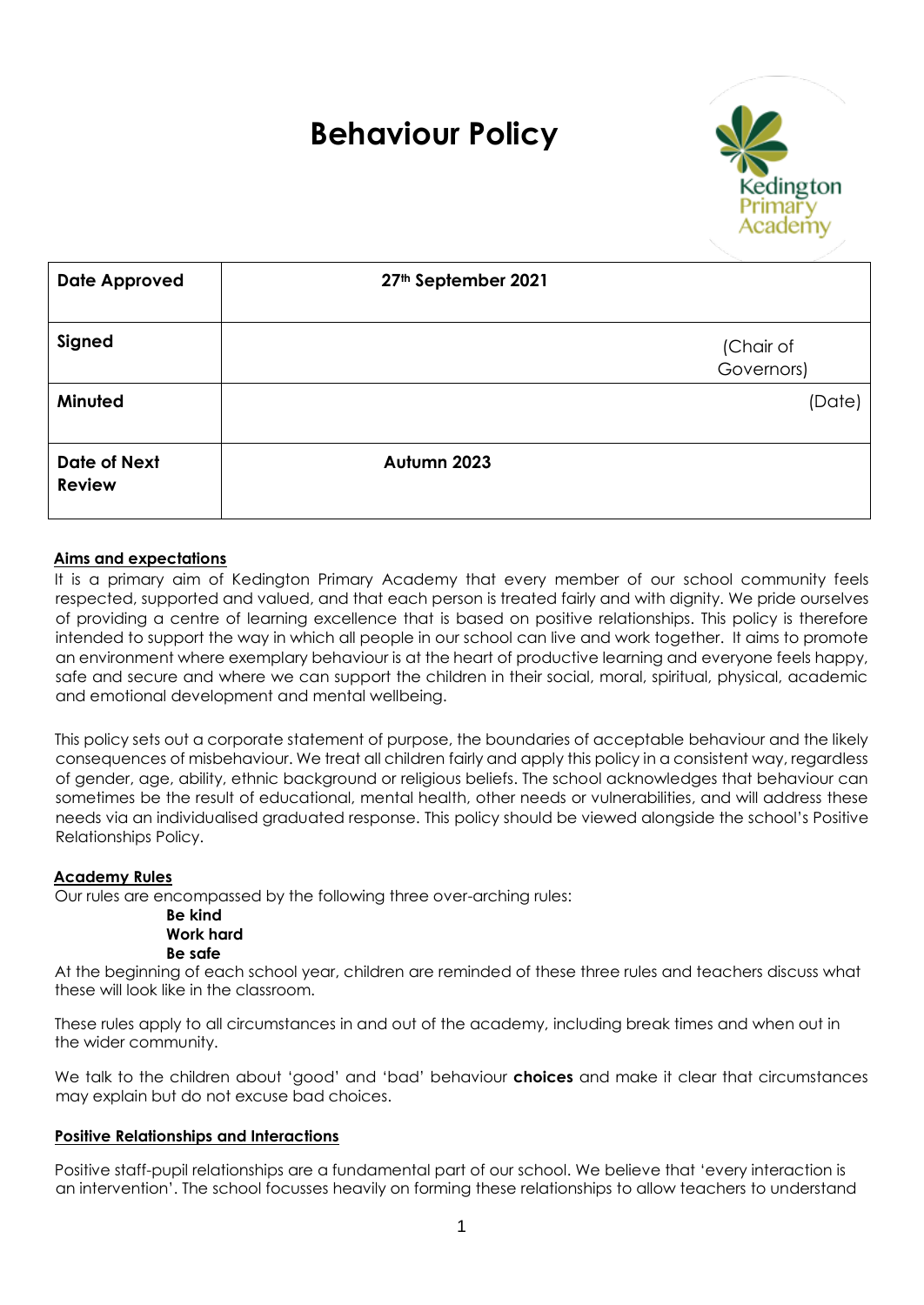their pupils and create a strong foundation supporting all children to feel safe and valued and from which behaviour change can take place.

Teachers enforce a number of strategies to establish positive relationships with their pupils and between pupils. The school actively promotes mental wellbeing and resilience as part of a whole-school approach, using the following methods. More detail can be found in the school's Relationships Policy that should be viewed alongside this policy.

#### **Rewards**

This policy is based on the principle that as well as positive relationships, positive reinforcement, including rewards, is more likely to change behaviour than sanctions.

Dojo points are used across the school to acknowledge and reward positive behaviour. Other individual and whole class reward systems may be established in each class. These could include rewards such as raffle tickets, 'Star in a Jar', a class marble jar etc. and may be designed support, for example, specific behaviours or a particular part of the day eg a reward chart, 'table of the day'.

Each week two children are nominated from each class to be in the 'Gold Book'. Entire classes can be awarded a Gold Book certificate, for such things as exemplary behaviour during a school trip. Certificates are awarded during 'Family Assembly', held each Friday morning

We also understand the importance of specific, verbal praise as a motivating factor for good behaviour. Therefore, the overwhelming majority of comments should be specific, praise eg 'It was very helpful when you picked up that skipping rope and put it away', 'You have worked really hard on that problem'

#### **Sanctions**

Any behaviour that breeches the school's rules and expectations are addressed in the following way:

- Be calm- children should be dealt with calmly, firmly but fairly, referring to what behaviour was appropriate and why as consequence is being applied
- Address the behaviour not the child it must be clear that it is the child's behaviour that is inappropriate, not them as individuals
- Learning from mistakes it must be made clear what changes in behaviour are required to avoid future consequences

The school has robust procedures for recording and monitoring behaviour infringements, including responding to serious incidents and escalating patterns of behaviour.

When children break the school rules, the standard sanction is the loss of time out of the next break time. If more appropriate to the needs of the child, in Early Years, the child may be given an immediate 'time out' for 3-5 minutes.

A stepped approach is in place, according to the seriousness and frequency of negative behaviour. This is outlined in the Behaviour Ladder in Appendix A. This is not an exhaustive list, but gives an indication of the type of sanction that will be put in place for different behaviour.

During lost break time, children go into the hall and are supervised by a member of SLT. They complete a 'Take Time to Think' form in KS1 or a '3W' Form in KS2 (Appendix B). On this, children reflect on what happened, why it happened and what they could have done to stop it happening. This is briefly discussed with the member of staff towards the end of the time out. Interactions before the discussion are kept to a minimum.

We believe that for low level behaviour infringements it is important to give children an opportunity to change their behaviour. Therefore, some behaviours (see Appendix A) a warning will be given before a sanction is put in place.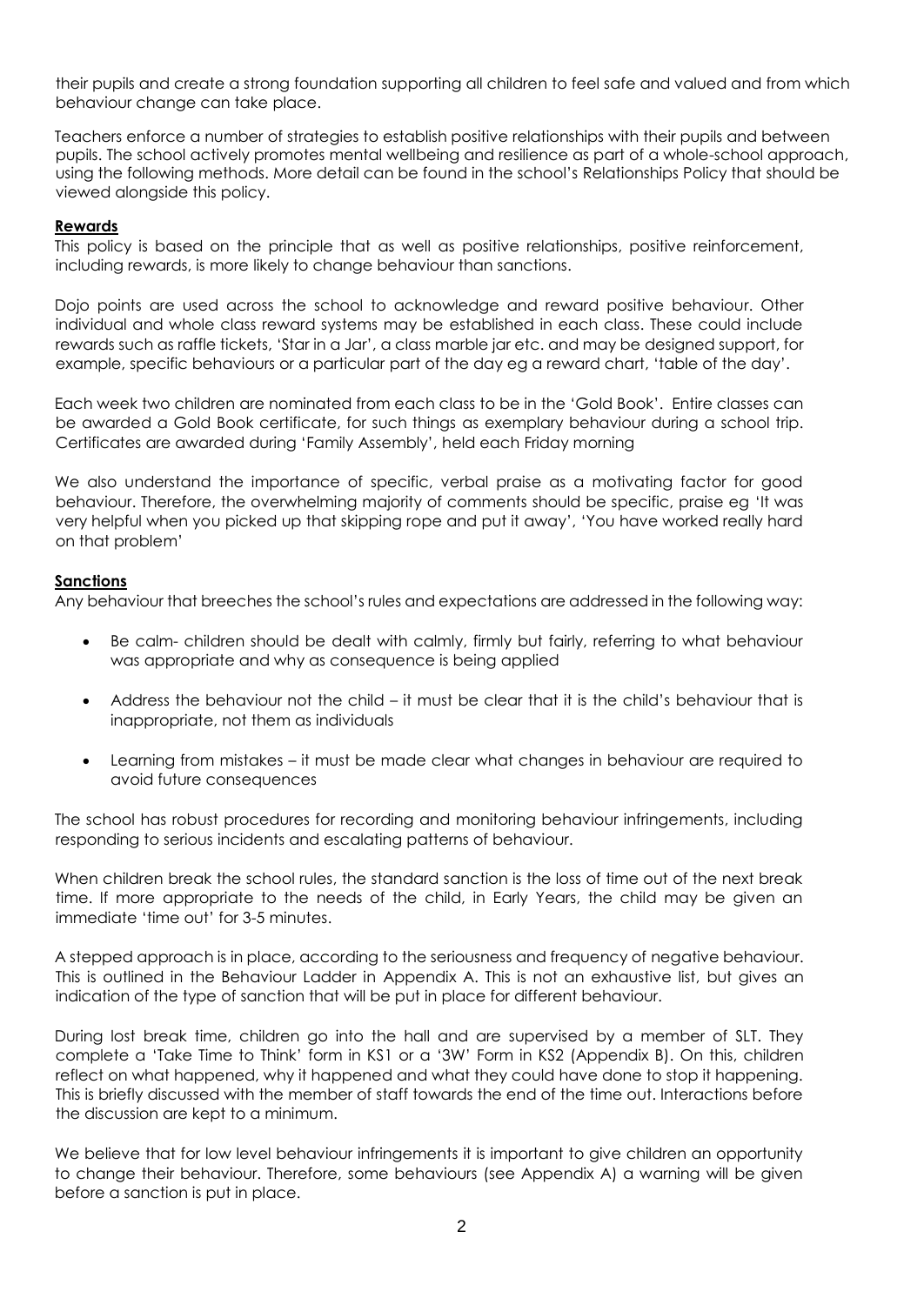A class behaviour display with each child's name is used in each class. At the beginning of each session, all names are on 'ready to learn'. Children's names will be moved up or down to reflect their behaviour. For positive behaviour, they may be moved up to 'great day' or 'star student'. For negative behaviour, they will be moved to 'warning', 'time out' or 'consequence' Names are returned to green at the beginning of each new day. Repeated misdemeanours once on 'consequence' will result in cumulative or escalated sanctions.

We expect children to try their best in all activities. If they do not do so, waste learning time or refuse to complete the task, we may ask them to do or redo it in their own time, either at home or in a break time.

Children may be sent out of the class to work in a shared space, another classroom or the head or deputy teacher's office if it is felt this will support their behaviour choices or prevent learning from being disrupted. They will be given work to complete.

Anything that deliberately puts others at risk (especially of Covid-19 infection), such as spitting, coughing or sneezing in someone's face will also be taken very seriously.

In most circumstances, if another member of the school community has been negatively impacted by the behaviour, the perpetrator will be expected to apologise to them.

#### **Incidents requiring immediate intervention**

Should there be an incident or escalation which requires a greater response, the adult should call on member of SLT by radio for support.

The safety of the children is paramount in all situations. If a child's behaviour endangers the safety of others, the class teacher stops the activity and will continue the lesson elsewhere, leaving the child in the classroom with another adult close by.

When an incident needs to be referred to the headteacher or deputy headteacher, an incident report form is completed (see Appendix 2).

Parents are informed and a Behaviour Support Plan and Risk Assessment are written if they are not already in place.

Reasonable force may be used to control or restrain children if needed in line with DFE guidance. See **Use of Reasonable Force (Including Restraint) Policy**. The over-arching principle is that this should be the minimum amount of force for the minimum amount of time.

#### **Adjustments**

For the vast majority of children these strategies are successful in ensuring appropriate behaviours. However, from time to time, there may be children who will require adjustments that are additional to and different from these strategies. Factors where this may be the case include when:

- a child has a special need that impacts on their behaviour
- a specific behaviour incident causes concern eg injury or there is perceived to be risk of injury
- an emerging pattern of behaviour causes concern

When this is the case, a Behaviour Support Plan and risk assessment will be drawn up in consultation with the SENCO and shared with all relevant adults in school. Parents will be made aware of concerns and BSP shared with them. Help may be sought from outside agencies such as CISS or the Mental Health Team where appropriate. More detailed records (eg more regular use of incident forms or bespoke forms) will be kept to support the analysis of patterns of behaviour.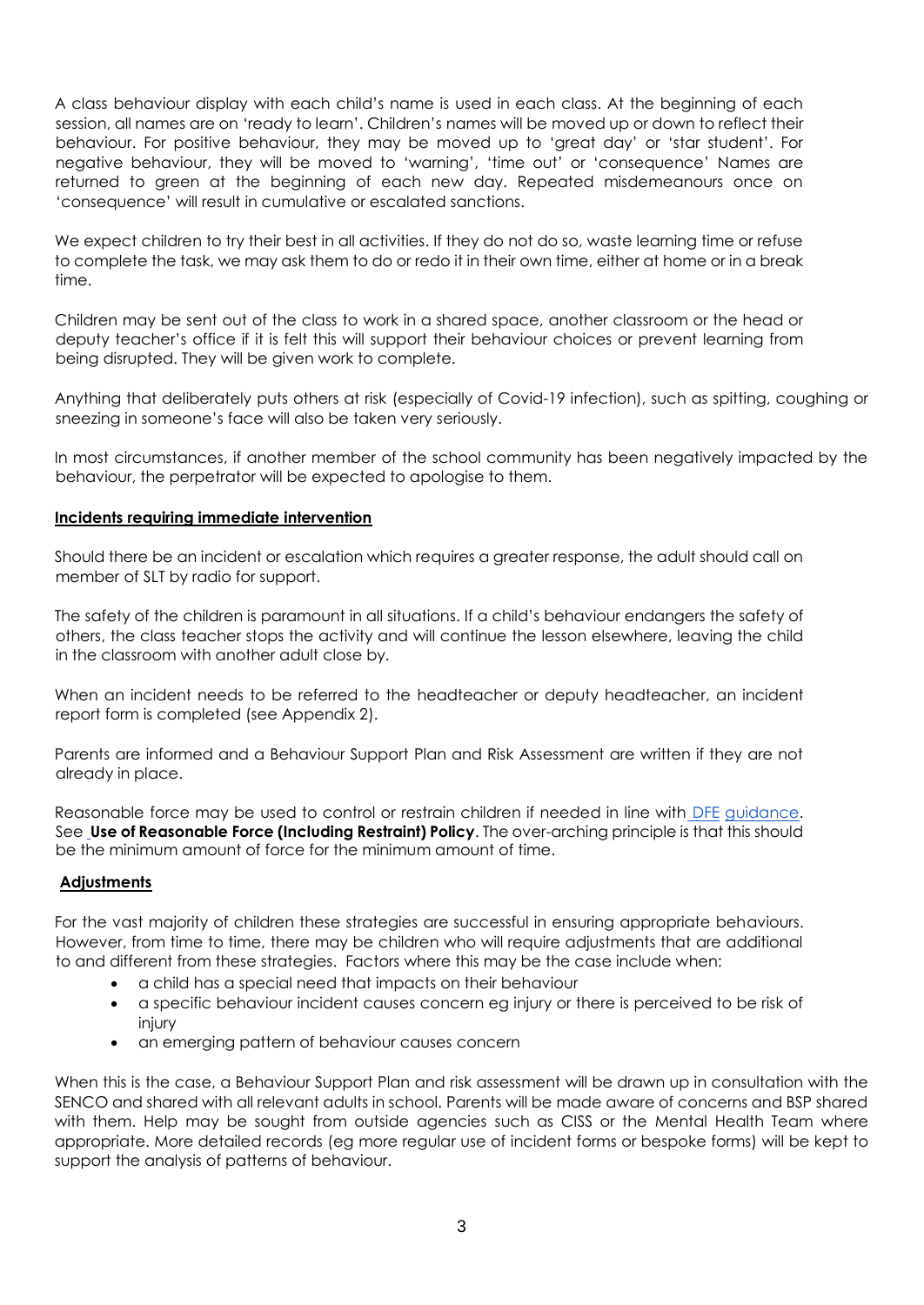Children who join the school Reception may still be learning to mix, share and co-operate. For some, their first few terms at school are preparation for accepting and complying with the school rules and staff will need to use their professional judgement about implementing the sanctions outlined in this policy with these children.

#### **Bullying**

The school does not tolerate bullying of any kind and when managing behaviour, all staff are vigilant for incidents or patterns of behaviour that could be indicative of bullying behaviour. While it is very difficult to eradicate bullying, we do everything in our power to ensure that all children attend school free from fear. **See Anti-bullying Policy**

#### **Health and Safety**

A risk assessment is written for all children who may display dangerous behaviours and shared with staff. This enables triggers to be identified and preventative measures to be in place. The Headteacher or SENCO will support the writing of these assessments with key staff.

A Behaviour Support Plan is put in place to share information with staff and parents about the behaviour that may be exhibited and the appropriate response. Specific behaviour targets are put in place.

After reviewing the behaviour plan, or if there is a point of serious concern or a risk of exclusion, a Pupil Support Framework (which have replaced Pastoral Support Programmes) is put in place.

All of the above are completed in partnership with home and school and communicated to all involved.

#### **Peer on Peer Abuse**

Peer on peer abuse includes but is not limited to:

- physical and sexual abuse
- sexual harassment and violence
- emotional harm
- on and offline bullying

We have a zero-tolerance approach to peer on peer abuse. Any incidents which could be peer on peer abuse are taken very seriously and not, for example, dismissed as banter or 'children being children'. However, we understand that some behaviours that fall into this category may be a result of young children not understanding the seriousness of their actions, so they are addressed in a sensitive, age appropriate way that supports the child to understand this. See also Section 7.7 of the school's Safeguarding Policy.

#### **Off-Site Behaviour**

I line with *Behaviour and Discipline in Schools - [A guide for headteachers and school staff \(DfE 2016\),](https://assets.publishing.service.gov.uk/government/uploads/system/uploads/attachment_data/file/488034/Behaviour_and_Discipline_in_Schools_-_A_guide_for_headteachers_and_School_Staff.pdf)* the school may apply the sanctions outlined in this policy and the school's Anti-Bullying Policy to behaviour and bullying which occurs off the school premises and which is witnessed by a staff member or reported to the school. This includes peer on peer abuse that is online or in person.

This could include behaviour when the child is:

- taking part in any school-organised or school-related activity or
- travelling to or from school or
- wearing school uniform or
- in some other way identifiable as a pupil at the school.

or misbehaviour at any time, whether or not the conditions above apply, that:

- could have repercussions for the orderly running of the school or
- poses a threat to another pupil or member of the public or
- could adversely affect the reputation of the school.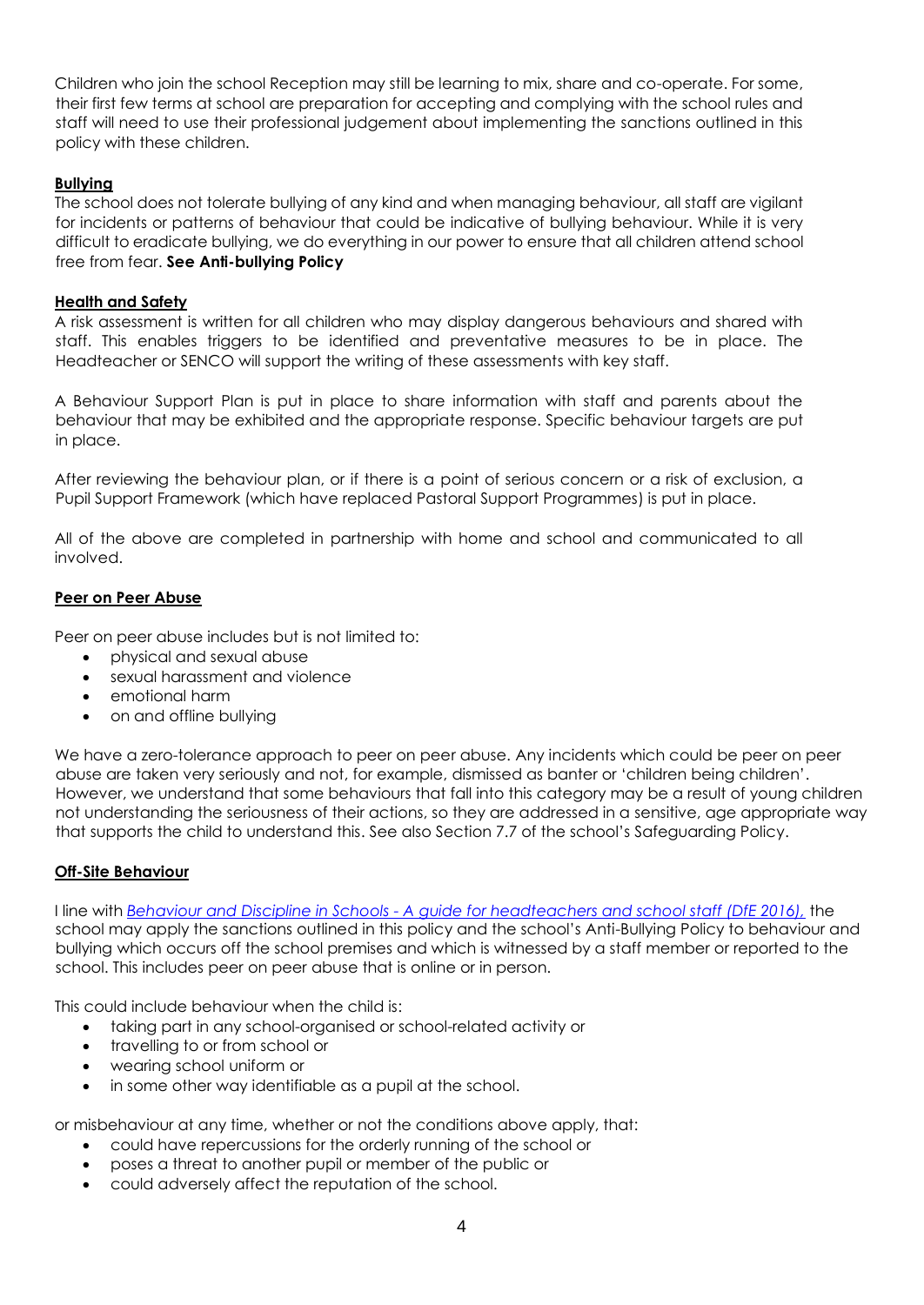In all cases, the teacher can only discipline the pupil on school premises or elsewhere when the pupil is under the lawful control of the staff member.

#### **Detention**

Keeping children in at break times as a sanction is a form of detention. If the whole break time is lost, children will be offered a comfort break (opportunity to go to the toilet) and at lunchtimes, a reasonable amount of time will be given for children to eat and drink.

#### **Confiscation of property**

Staff have the right to confiscate property that is not considered conducive to good behaviour in class or pose a threat to health and safety. When property is confiscated it will be returned to the family at the end of the school day. Items are put on the teacher's desk (or other appropriate place if not in the classroom). If the item is deemed to be valuable, it is put in the office safe as soon as is reasonably practical and certainly at the end of that session.

Pupils are not allowed to bring in toys or other items from home (such as latest crazes) unless asked to by their teacher (eg for Show and Tell). Mobile phones, tablets or other electrical communication equipment are not allowed to be kept by children once on the school premises. Once children are permitted to walk to and from school independently (summer term year 5 onwards), they may bring a mobile phone to school. These are handed in at the beginning of the school day and kept in a box in the classroom cupboard. Other pupils should not bring these into school except in agreed exceptional circumstances. If they do, for example by accident, they must leave them in the school office for safe-keeping at the beginning of the school day. It is the responsibility of the pupil to collect their property.

#### **Expectations of all staff**

Through positive relationships and high quality teaching, all staff provide a safe, secure environment and are proactive in adopting consistent strategies to support all children to learn and to manage their behaviour. These strategies include providing engaging lessons with appropriate challenge, establishing routines and actively developing positive relationships with children.

Teachers also use opportunities to teach children to understand, respect and value differences. Staff maintain high expectations for behaviour and consistently follow the procedures outlined in this policy when children break the rules, including careful record keeping and following the procedures for communicating and acting on concerns.

We expect all staff to act as role models in their attitudes and relationships and meet the expectations outlined in the Staff Code of Conduct, the Home School Agreement and the Acceptable Use Agreements.

The class teacher will liaise with external agencies, as necessary, to support and guide the progress of each child. The class teacher may, for example, discuss the needs of a child with the child's social worker or the county inclusive service.

The class teacher reports to parents about the progress of each child in their class. The class teacher will also contact a parent/carer without delay if there are concerns about the behaviour or welfare of a child. The class teacher is responsible for the writing, implementation and monitoring Behaviour Support Plans and Risk Assessments, in consultation with the SENDCo.

#### **Expectations of parents and carers**

We work in close partnership with parents and expect them to

- praise and encourage their child's achievements and positive behaviour
- cooperate with the school and support the actions of the school (particularly in front of their child)
- inform the school of any change of circumstances at home or otherwise, which may affect their children in school
- model acceptable behaviour on the school site
- meet the expectations outlined in the Home School Agreement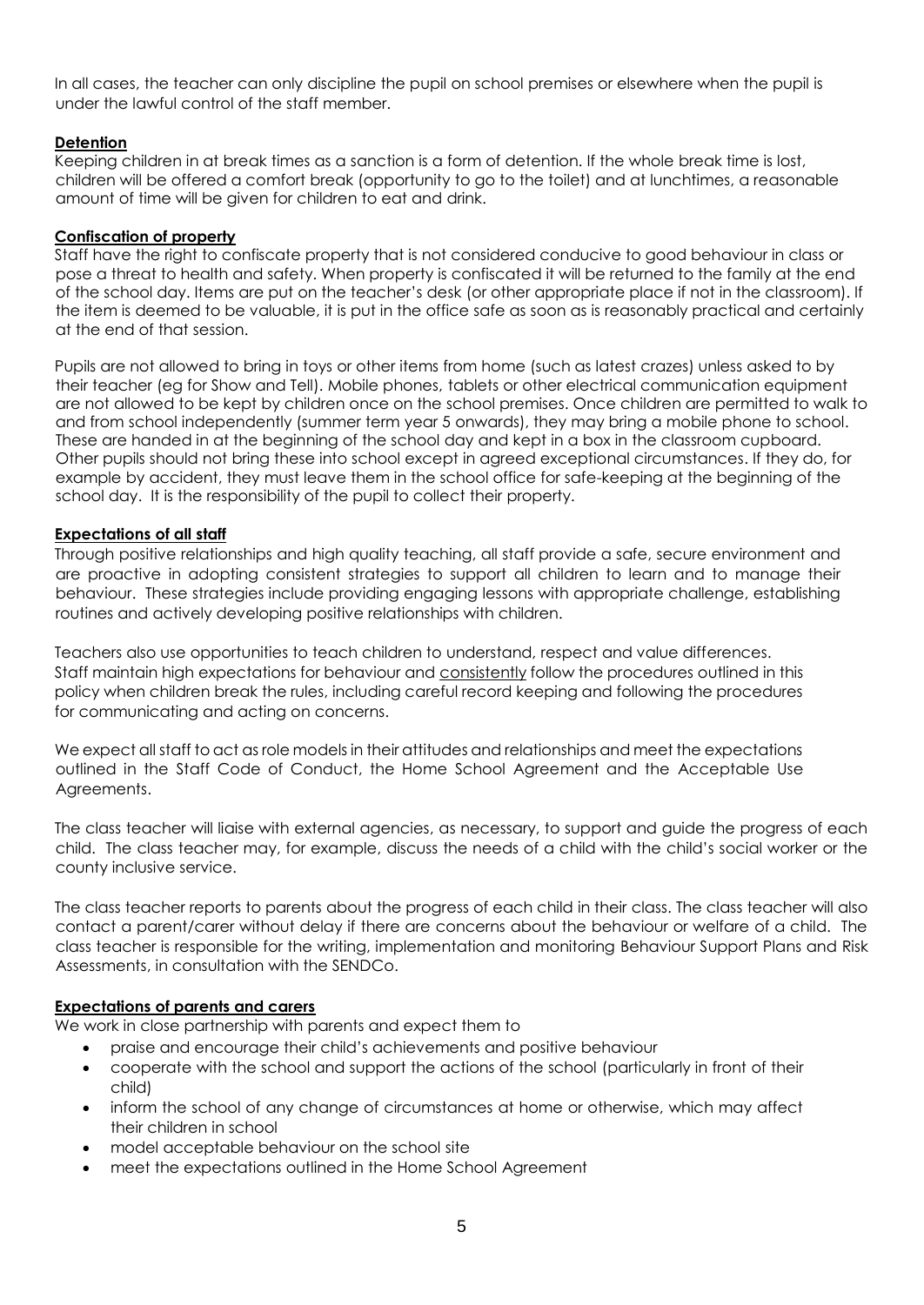If parents have any concerns about the way that their child has been treated, in line with the school Complaints Policy, they should initially contact the class teacher. If the concern remains, parents should contact the headteacher. If these discussions cannot resolve the problem, a formal grievance or appeal process can be implemented in line with the policy.

#### **Expectations of the headteacher**

It is the responsibility of the headteacher, to implement the school behaviour policy consistently throughout the school, and to report to governors, when requested, on the effectiveness of the policy. It is also the responsibility of the Headteacher to ensure the health, safety and welfare of all children at the school.

The headteacher supports the staff by implementing the policy, by setting the standards of behaviour, and by supporting staff in their implementation of the policy.

The headteacher ensures records are kept of infringements of the school rules and Trust incident forms are used when necessary.

The headteacher has responsibility for giving exclusions to individual children for serious acts of misbehaviour. For repeated or very serious acts of anti-social behaviour, the Headteacher may permanently exclude a child. (See 'Exclusions' below)

#### **Expectations of governors**

Under Section 88(1) of the Education and Inspections Act 2006 (EIA), governing bodies must ensure that policies designed to promote good behaviour and discipline on the part of its pupils are pursued at the school.

The governing body must provide clear advice and guidance to the head teacher on which he/she can base the school behaviour policy

#### **Fixed-term and permanent exclusions**

Only the headteacher (or the acting headteacher) has the power to exclude a pupil from the school. The headteacher may exclude a pupil for one or more fixed periods, for up to 45 days in any one academic year. The headteacher may also exclude a pupil permanently.

#### **Process**

Before a decision to exclude is made, there will be a careful investigation of the facts, including information from any witnesses and the pupil. Reference will be made to the academy's behaviour policy, equal opportunities policy, and other relevant policies and legislation.

Consideration will be given to the school's duties under the Equality Act and SEN Code of Practice when deciding whether to exclude a pupil and the school will ensure that its policies and practices do not discriminate against pupils by unfairly increasing their risk of exclusion. If the child has Special Educational Needs or Disability the school will take this into account and reasonable adjustments will be made.

The school will work hard to avoid permanently excluding looked after children or children with a statement of SEN/EHCP, pro-actively working with carers and outside agencies and giving consideration what additional support or alternative placement may be required if there are concerns about behaviour.

The headteacher will, without delay, notify the governing body and the trust of:

- A permanent exclusion (including where a fixed period exclusion is made permanent),
- Exclusions which would result in the pupil being excluded for more than five school days ( or more than ten lunchtimes) in a term; and
- Exclusions which would result in the pupil missing a national curriculum test.

The headteacher has the right to withdraw an exclusion that has not been reviewed by the governing body.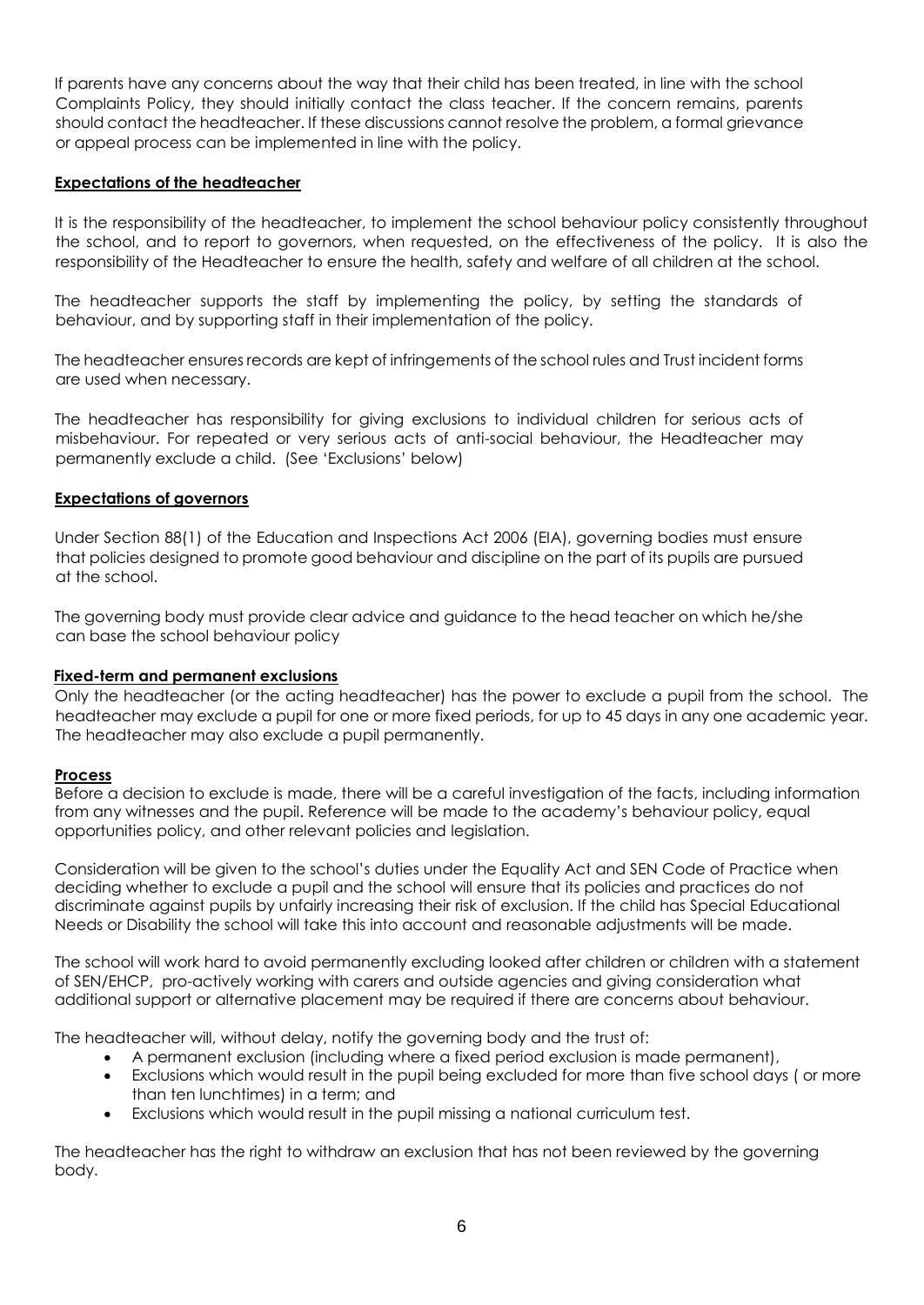The headteacher will take account of their legal duty of care when sending a pupil home following an exclusion.

Any decision of the school, including exclusion, will be made in line with the principles of administrative law, ie that it is lawful (with respect to the legislation relating directly to exclusions and a school's wider legal duties, including the European Convention of Human Rights), rational, reasonable, fair, and proportionate.)

When the decision to exclude has been made, the parent/carer will be notified immediately by telephone. This will be followed by an exclusion letter be sent to the parent/carer within one school day of the decision to exclude. This letter will include:

- the precise period of the exclusion
- the reason(s) for the exclusion
- the parents' right to state their case to the governors and how pupils may be involved in the process.
- how any representations should be made.
- Where there is a legal requirement for the governing body to consider an exclusion (see Appendix D for a summary of the governing body's duties to review the headteacher's exclusion decision), that parents have a right to attend a meeting, be represented at the meeting (at their own expense) and to bring a friend.
- Reference to relevant sources of free and impartial advice.

Where the pupil is excluded at the end of the afternoon session and the exclusion takes effect from the next school day, notice must be given before the start of that day. Where the pupil is excluded in the morning session and the exclusion takes effect from that afternoon, notice must be given before the start of the afternoon session. Where the pupil is excluded in the afternoon session and the exclusion takes effect that afternoon, the notice must be given by the end of the afternoon session.

#### **Fixed-term exclusion**

The headteacher may make the decision to exclude a child for a fixed number of school days. By law, this cannot be more than 45 school days in any one year. The limit of 45 days applies to the pupil and not the institution, therefore if a pupil moves to a new school, exclusions in the previous setting must be taken into account.

Fixed-term exclusions will be for the shortest time necessary, usually 1-3 days.

Fixed term exclusions cannot be extended or converted to permanent exclusions. In exceptional cases, usually where further evidence has come to light, a further fixed-period exclusion may be issued to begin immediately after the first period ends; or a permanent exclusion may be issued to begin immediately after the end of the fixed period.

When a decision to exclude a pupil for a fixed period is taken, the Headteacher must apply the civil standard of proof, i.e. 'on the balance on probabilities' it is more likely than not that a fact is true, i.e. the head teacher should accept that something happened if it is more likely that it happened than that it did not happen. The exclusion can only be in response to breaches of the school's behaviour policy, including persistent disruptive behaviour, where these are not serious enough to warrant permanent exclusion and lesser sanctions such as detention are considered inappropriate.

The behaviour of a pupil outside school can be considered as grounds for exclusion. This will be a matter of judgement for the head teacher in accordance with the school's published behaviour policy.

The school will set and mark accessible and appropriate work for excluded pupils for the first 5 days and alternative provision will be arranged from the sixth day.

For exclusions of less than 5 days in any school year, parents have a right to ask for a meeting of the school governors' Appeals Committee where they can give their views. The governing body must consider any representations made by parents but does not have the power to decide whether to reinstate the pupil.

For exclusions over 5 days but no more than 15 days in any school year, if parents request a meeting of the school governors' Appeals Committee. The committee must convene a meeting to consider reinstatement within 50 days of receiving notice of the exclusion.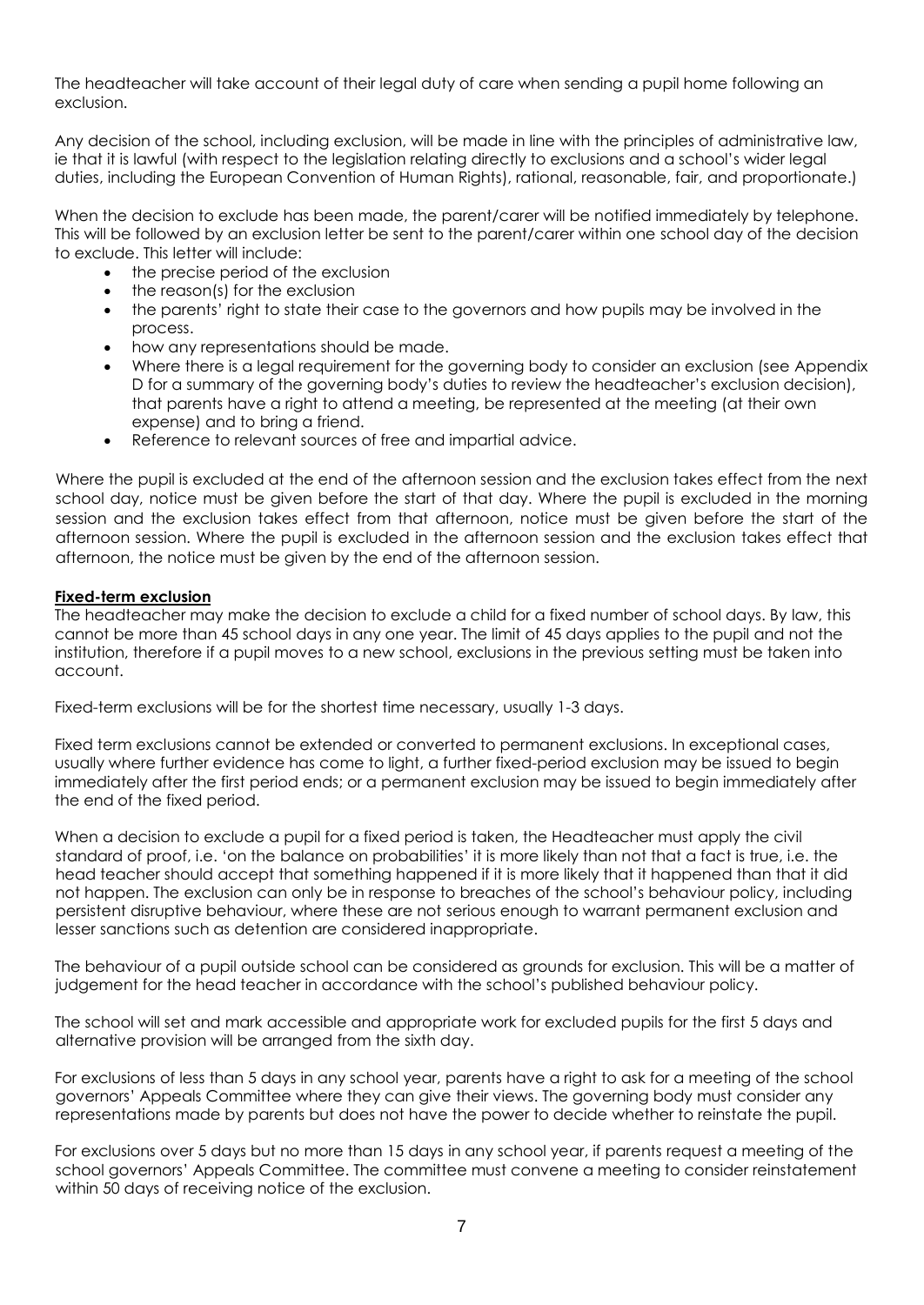For exclusions over 15 days, the clerk to the Appeals Committee will inform parents that a meeting will be held. This will be held within 15 days. The parents and the child will be invited. Parents will be sent the school's report about the exclusion before the meeting takes place. The school will inform parents about their right to see their child's school record.

The school will have a strategy for reintegrating pupils that return to school following a fixed period exclusion, and for managing their future behaviour.

#### **Other temporary exclusions**

Exclusions can also be for a set number of days that are not continuous.

Lunchtime exclusions may be imposed and count for half a day each for statistical purposes in determining whether a meeting of the governing body is triggered.

#### **Permanent exclusion**

Permanent exclusion will only be used as a last resort. The decision to permanently exclude a pupil will be taken in the following circumstance: -

- In response to serious or persistent breaches of the school's Behaviour Policy **and**
- If allowing the pupil to remain in school would seriously harm the education or welfare of the pupil or others in the school.

The standard of proof is the civil standard – 'on the balance of probabilities' (see above) and not the criminal standard which is beyond reasonable doubt. Before making the decision to exclude, either permanently or for a fixed term, where possible, the headteacher will give pupil the opportunity to present their case.

Whilst an exclusion may still be deemed appropriate, the headteacher will take account of any contributing factors that are identified following an incident of poor behaviour. These might include bereavement, mental health issues or where the pupil has been subject to bullying.

The school's governing body is required to review the headteacher's decision and parents will be invited to explain their views on the exclusion.

If the governing body confirms the exclusion, parents can appeal to an independent appeal panel organised by the Local Authority. The school will explain in a letter how to make an appeal.

The school will set and mark work for the first five days of a permanent exclusion. From the sixth day it is the responsibility of the local authority to make a full time provision.

#### **Monitoring & Review**

The headteacher monitors the effectiveness of this policy on a regular basis. S/he also reports to the governing body on the effectiveness of the policy and, if necessary, makes recommendations for further improvements.

The school keeps brief records concerning incidents of behaviour infringements in each class behaviour file. Usually these are in the form of Take Time to Think/ 3W behaviour forms which may be annotated by staff to add additional details. For more serious incidents or when individual children are causing concern, an ABC form is completed and kept in the behaviour file in the headteacher's office.

The headteacher carries out regular monitoring of class behaviour files of any children who are causing concern or have Behaviour Support Plan or Pastoral Support Plan.

The Headteacher keeps a record of any child who is excluded for a fixed-term, or who is permanently excluded.

It is the responsibility of the Governing Body to monitor the rate of exclusions, and to ensure that the school policy is administered fairly and consistently.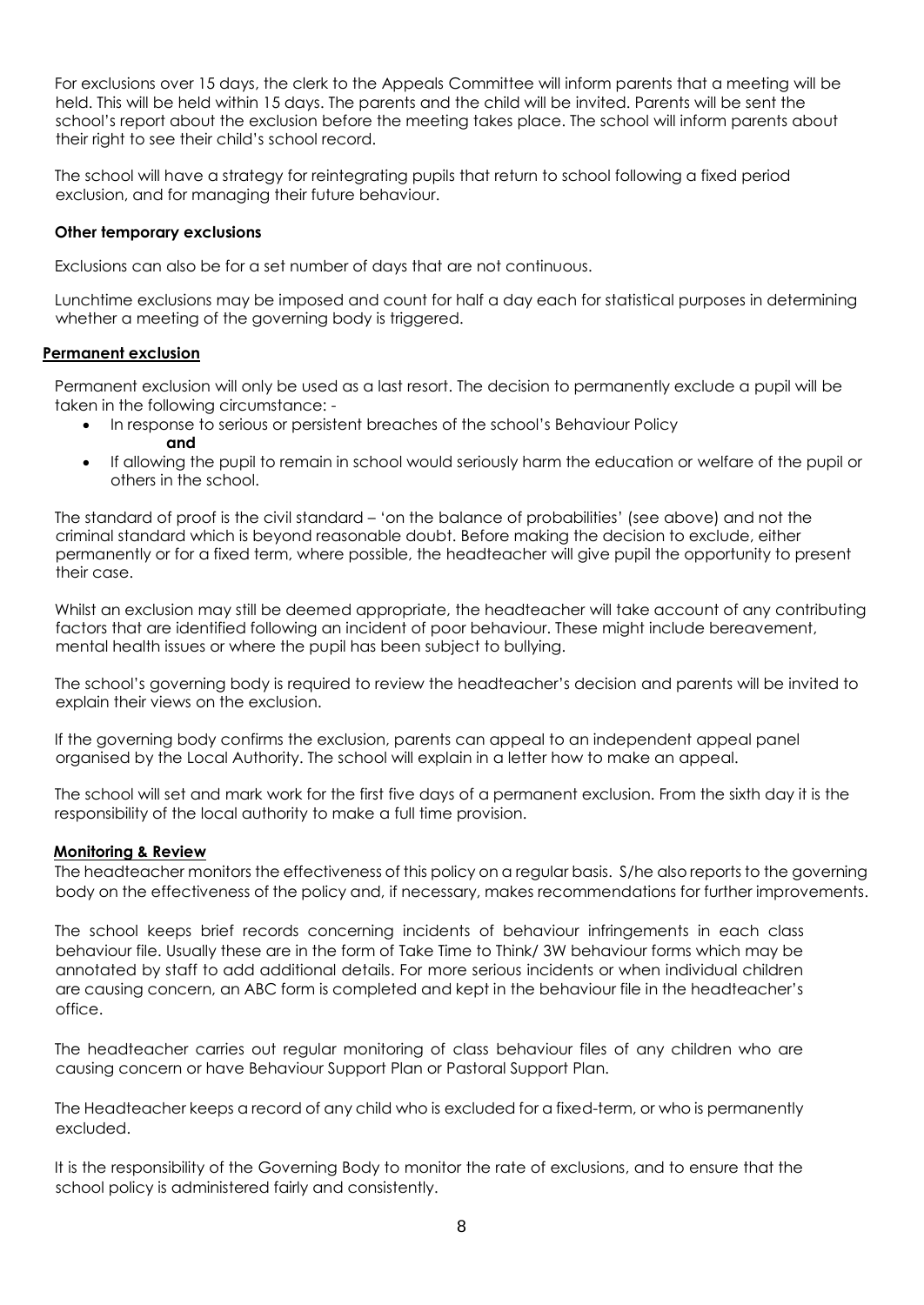The Governing Body will pay particular attention to matters of racial equality; it will seek to ensure that the school abides by *The Duty to Promote Race Equality: A Guide For Schools*, and that no child is treated unfairly because of race or ethnic background.

The Governing Body reviews this policy every two years. The governors may, however, review the policy earlier than this if the government introduces new regulations, or if the Governing Body receives recommendations on how the policy might be improved.

#### **Related polices and documents**

This policy should be read in conjunction with these documents:

- Anti-Bullying
- Child Protection (Safeguarding Children)
- Complaints
- Use of Reasonable Force
- Home / Academy Agreement
- Relationships Policy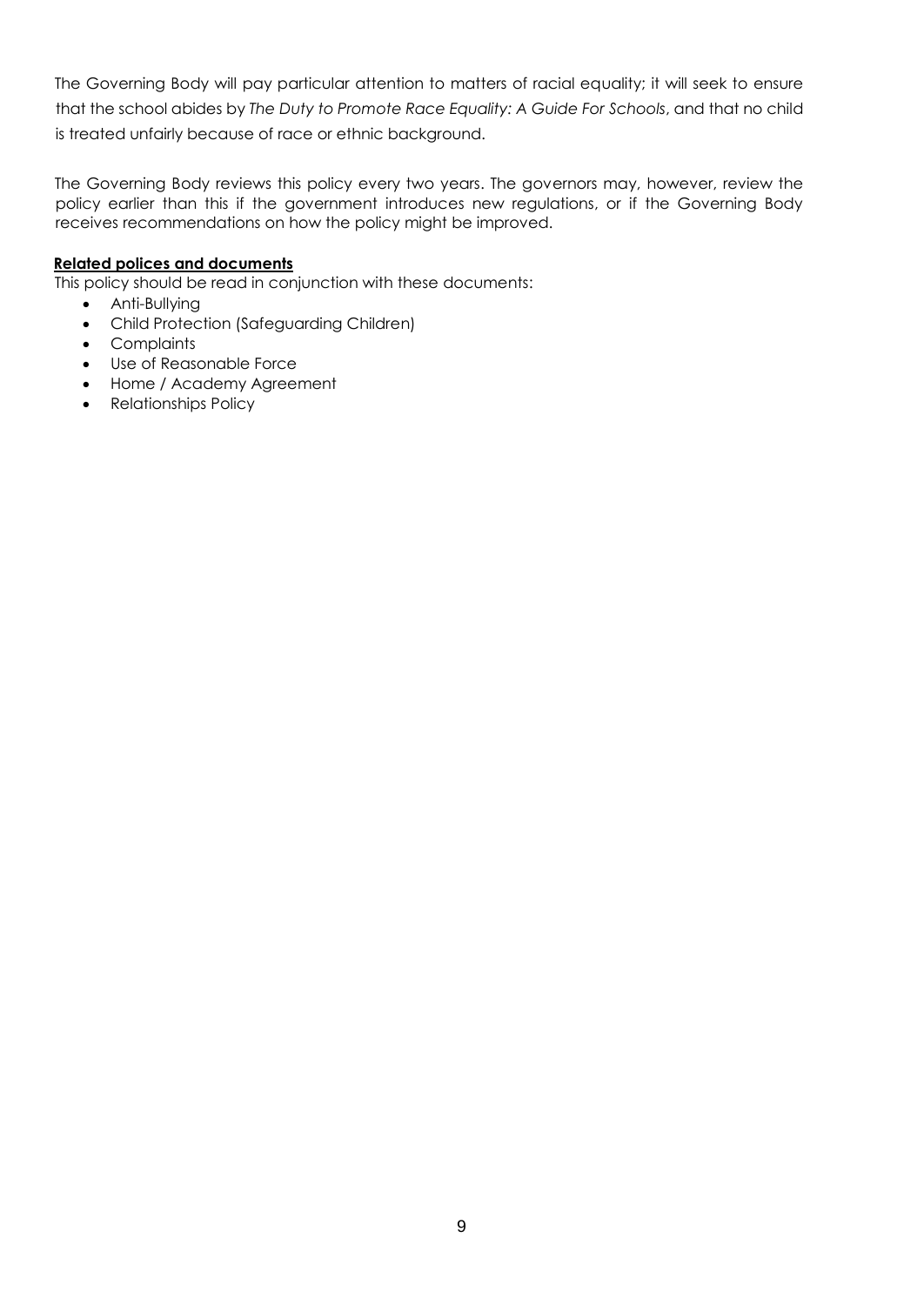#### Appendix A Kedington Primary Academy Behaviour Ladder

**Our School Rules: Be kind - Work hard - Be safe**

| Stage 1                                                                                                                                                                                                                                                                                                                                                                                                                                                                                                                                                                                                                                          | Stage 2                                                                                                                                                                                                                                                                                                                                                                                                                                                                                                                                                                           | Stage 3                                                                                                                                                                                                                                                                                                                                                                                                                                                                                                      | <b>Stage 4</b>                                                                                                                                                                                                                                                                                                                                                                                                                                                                                                                                                                                              | <b>Stage 5</b>                                                                                                                                                                                                                                                                                 |
|--------------------------------------------------------------------------------------------------------------------------------------------------------------------------------------------------------------------------------------------------------------------------------------------------------------------------------------------------------------------------------------------------------------------------------------------------------------------------------------------------------------------------------------------------------------------------------------------------------------------------------------------------|-----------------------------------------------------------------------------------------------------------------------------------------------------------------------------------------------------------------------------------------------------------------------------------------------------------------------------------------------------------------------------------------------------------------------------------------------------------------------------------------------------------------------------------------------------------------------------------|--------------------------------------------------------------------------------------------------------------------------------------------------------------------------------------------------------------------------------------------------------------------------------------------------------------------------------------------------------------------------------------------------------------------------------------------------------------------------------------------------------------|-------------------------------------------------------------------------------------------------------------------------------------------------------------------------------------------------------------------------------------------------------------------------------------------------------------------------------------------------------------------------------------------------------------------------------------------------------------------------------------------------------------------------------------------------------------------------------------------------------------|------------------------------------------------------------------------------------------------------------------------------------------------------------------------------------------------------------------------------------------------------------------------------------------------|
| <b>Actions</b>                                                                                                                                                                                                                                                                                                                                                                                                                                                                                                                                                                                                                                   | <b>Actions</b>                                                                                                                                                                                                                                                                                                                                                                                                                                                                                                                                                                    | <b>Actions</b>                                                                                                                                                                                                                                                                                                                                                                                                                                                                                               | <b>Actions</b>                                                                                                                                                                                                                                                                                                                                                                                                                                                                                                                                                                                              | <b>Actions</b>                                                                                                                                                                                                                                                                                 |
| Interrupting the lesson<br>Not on task and wasting<br>time<br>Talking while the teacher is<br>talking or in assembly<br>Distracting other children<br>Dropping litter/food<br>Not lining up appropriately<br>Being in school at break<br>times without permission<br>No using 'positive touch<br>only' e.g. pulling friend<br>around<br>General silliness in<br>inappropriate place eg in<br>class or assembly<br>Continuing to tease or follow<br>people when they have<br>been asked not to<br>Calling out<br>Not stopping immediately<br>on a universal signal<br>'Fibbing' – e.g. not<br>immediately being honest<br>Not lining up correctly | Persistent stage 1 behaviour<br>$\bullet$ .<br>Minor deliberate damage<br>to another child's or school<br>property<br>Disrespectful dialogue<br>$\bullet$ .<br>Misuse of school property<br>Purposefully throwing a ball<br>onto the roof or over a wall<br>• Misuse of toilets or wash<br>areas<br>Lying<br>$\bullet$<br>Play fighting<br>Name-calling<br>Throwing objects<br>$\bullet$<br>inappropriately, including<br>soft objects at others<br>• Inappropriate language<br>Deliberately not being<br>$\bullet$<br>where should be e.g. going<br>to toilet without permission | Persistent or extreme stage<br>$\bullet$ .<br>2 behaviour<br>$\bullet$ .<br>Stealing<br>Lying to get another person<br>in trouble<br>• Making fun of another<br>child/deliberately winding<br>them up<br>Pushing another child<br>$\bullet$ .<br>Hurting others through<br>being rough eg pinching,<br>pushing etc.<br>Inappropriate language to<br>another child<br>Deliberate damage to<br>$\bullet$ .<br>property<br>Lack of respect to adults eg<br>rolling eyes, walking off,<br>muttering under breath | • Persistent or extreme stage<br>3 behaviour<br>• Refusal to follow instructions<br>Serious inappropriate<br>physical or verbal<br>behaviour including sexual<br>harassment - eg lifting up<br>skirts, inappropriate<br>comments<br>Inappropriate touching<br>Serious purposeful<br>destruction of property<br>Racist, homophobic, or<br>other prejudice comments<br>or behaviour<br>Swearing or rudeness to<br>adult<br>Physical aggression - any<br>hitting, kicking etc<br><b>Throwing dangerous</b><br>objects<br>Spitting<br>Deliberately coughing or<br>sneezing in someone's face<br><b>Bullying</b> | • Persistent ore extreme<br>stage 4 Behaviour<br>Serious physical violence<br>Vandalism<br><b>Throwing furniture</b><br>Leaving school premises<br>without consent<br><b>Aggressively swearing</b><br><b>Serious discriminatory</b><br>remarks or behaviour<br>Kedington<br>Primary<br>Academy |
| <b>Consequences</b>                                                                                                                                                                                                                                                                                                                                                                                                                                                                                                                                                                                                                              | <b>Consequences</b>                                                                                                                                                                                                                                                                                                                                                                                                                                                                                                                                                               | <b>Consequences</b>                                                                                                                                                                                                                                                                                                                                                                                                                                                                                          | <b>Consequences</b>                                                                                                                                                                                                                                                                                                                                                                                                                                                                                                                                                                                         | <b>Consequences</b>                                                                                                                                                                                                                                                                            |
| Warning (if behaviour does<br>not change, moves to Stage<br>2)                                                                                                                                                                                                                                                                                                                                                                                                                                                                                                                                                                                   | 5 minutes loss of break & 3W<br>form completed                                                                                                                                                                                                                                                                                                                                                                                                                                                                                                                                    | Between 5 and 15 minutes<br>loss of break & 3W form<br>completed                                                                                                                                                                                                                                                                                                                                                                                                                                             | Between 15 and 1hr loss of<br>break time/s & 3W form<br>Completed<br><b>Removal of other privileges</b><br>SLT intervention                                                                                                                                                                                                                                                                                                                                                                                                                                                                                 | <b>Regular meetings with</b><br>headteacher and parents<br><b>Exclusion (internal, fixed-</b><br>term or permanent,<br>dependant on<br>circumstances)                                                                                                                                          |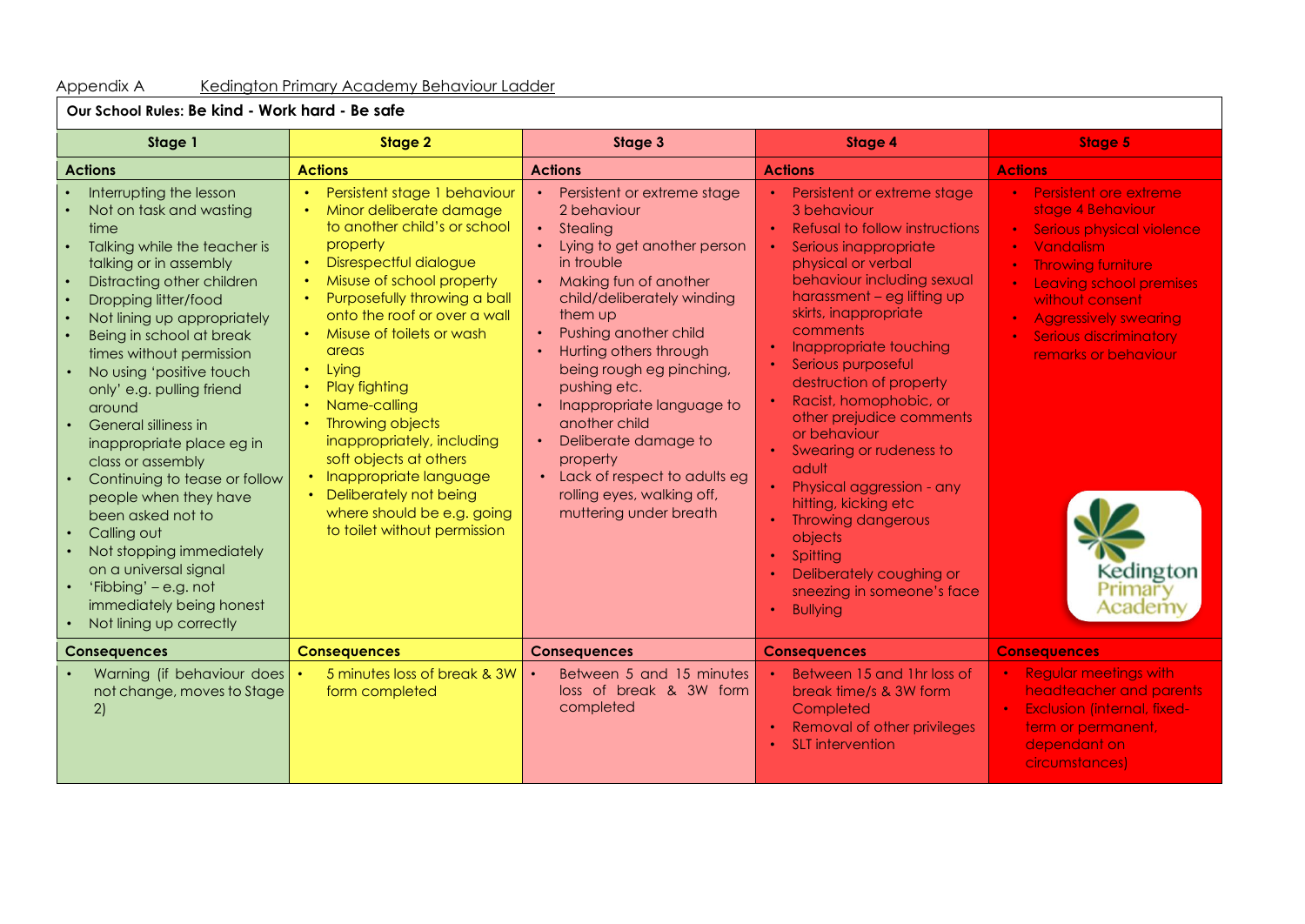#### Appendix C

NAME OF PUPIL:

#### **Kedington Primary Academy Behaviour Incident Report**

| DATE:        | DAY:             |
|--------------|------------------|
| TIME:        | <b>DURATION:</b> |
| NAME & ROLE: | SIGNATURE:       |

# NAME(S) OF OTHER PUPIL(S) WHO WERE INVOLVED:

| <b>INCIDENT:</b>                                                                   |      |          |             |       |  |
|------------------------------------------------------------------------------------|------|----------|-------------|-------|--|
| INTENSITY (please ring):                                                           | LOW/ | MEDIUM / | <b>HIGH</b> |       |  |
| <b>Escalation Process Stage:</b>                                                   |      |          |             |       |  |
| ANTECEDENT<br>What was happening immediately before the incident?                  |      |          |             |       |  |
| <b>BEHAVIOUR</b><br>What happened?                                                 |      |          |             |       |  |
| <b>CONSEQUENCE</b><br>What was the pupil told would happen and how did they react? |      |          |             |       |  |
| LEADERSHIP TEAM RESPONSE:                                                          |      |          |             |       |  |
|                                                                                    |      |          |             |       |  |
| SIGNED BY HT/DH:                                                                   |      |          |             | DATE: |  |
| Appendix B                                                                         |      |          |             |       |  |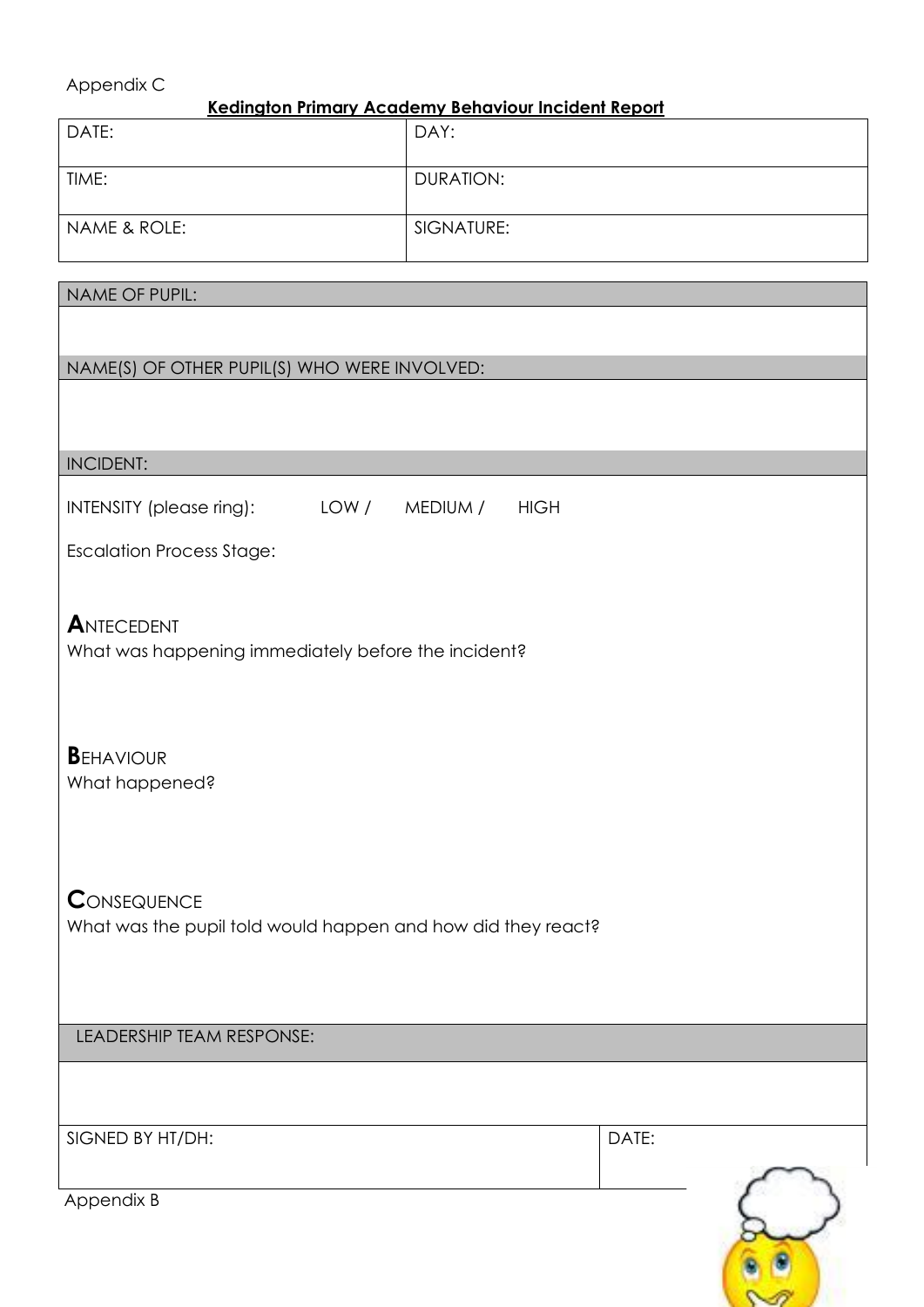

| THINK! Why did it happen? |  |  |
|---------------------------|--|--|
|                           |  |  |
|                           |  |  |
|                           |  |  |
|                           |  |  |
|                           |  |  |

## What could you have done to stop it happening?

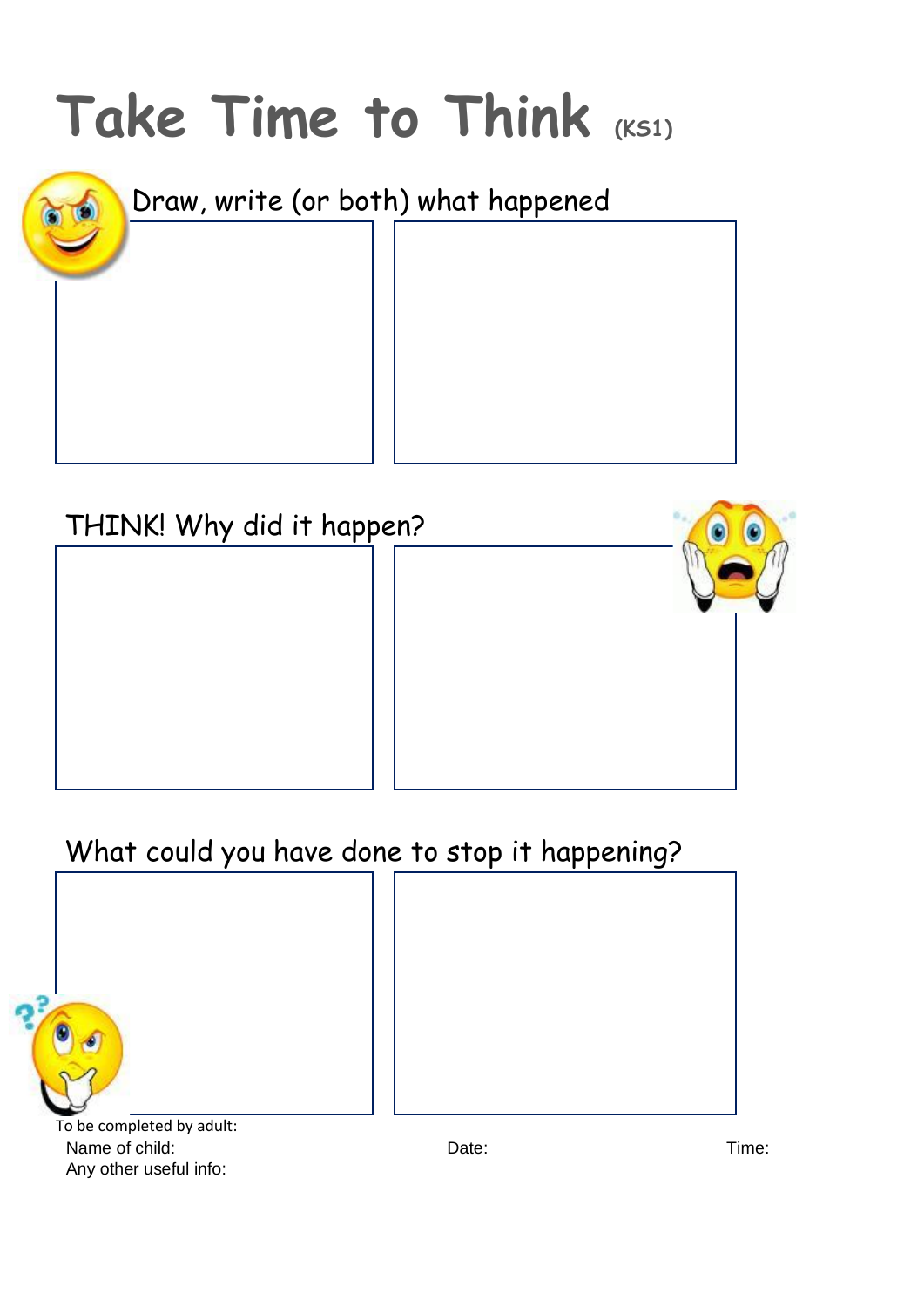### **3W Behaviour Form (KS2)**

Name:

Date: Time:

What did you do?

Why did you do it?

What should you have done?